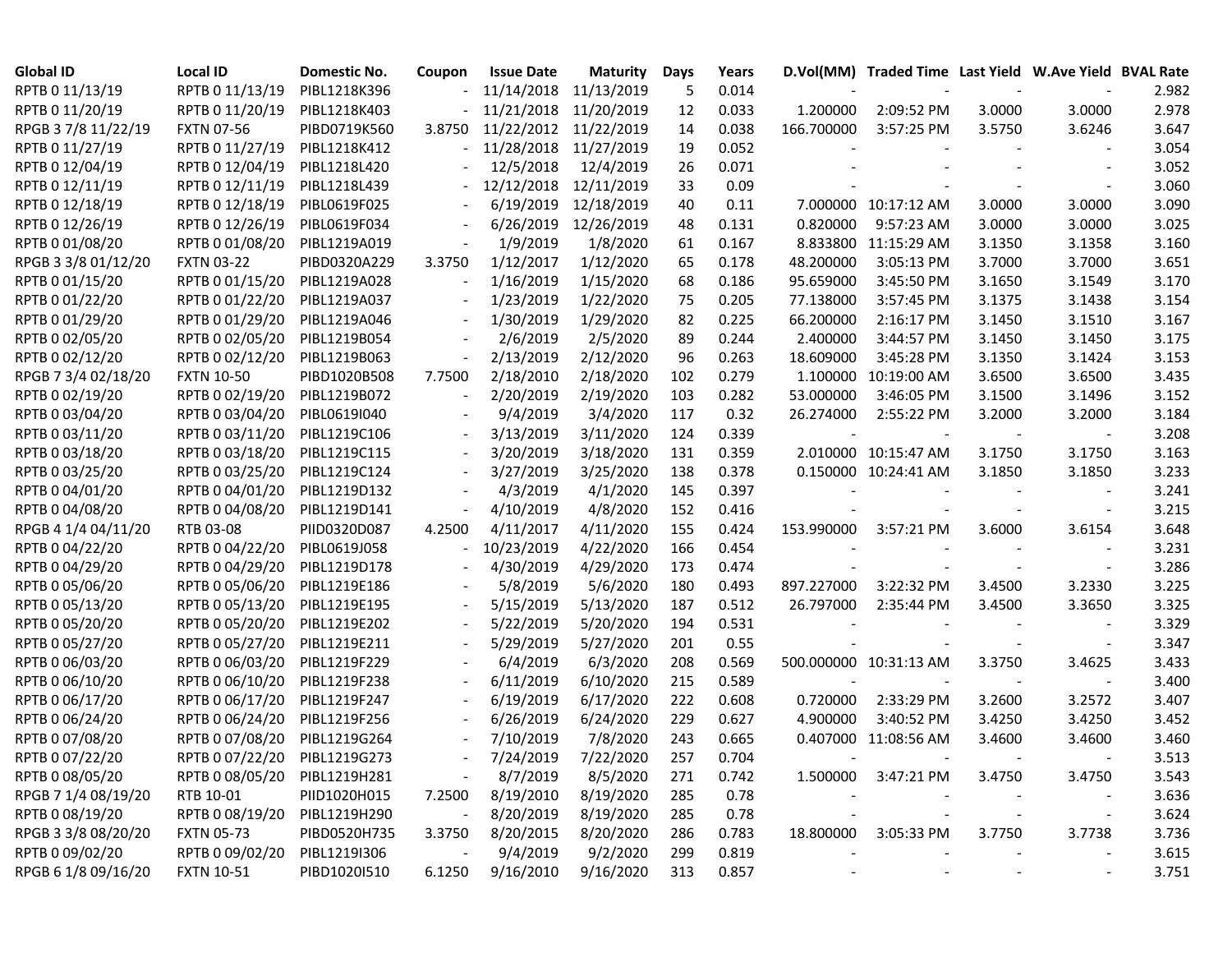| <b>Global ID</b>     | <b>Local ID</b>   | Domestic No. | Coupon  | <b>Issue Date</b> | <b>Maturity</b>  | Days  | Years |                          | D.Vol(MM) Traded Time Last Yield W.Ave Yield BVAL Rate |                          |        |       |
|----------------------|-------------------|--------------|---------|-------------------|------------------|-------|-------|--------------------------|--------------------------------------------------------|--------------------------|--------|-------|
| RPTB 0 09/16/20      | RPTB 0 09/16/20   | PIBL1219I315 |         | 9/18/2019         | 9/16/2020        | 313   | 0.857 |                          | 14.400000 11:15:07 AM                                  | 3.5000                   | 3.5000 | 3.561 |
| RPTB 0 10/07/20      | RPTB 0 10/07/20   | PIBL1219J323 |         | 10/9/2019         | 10/7/2020        | 334   | 0.914 | 1.750000                 | 2:14:47 PM                                             | 3.4850                   | 3.4850 | 3.672 |
| RPTB 0 10/21/20      | RPTB 0 10/21/20   | PIBL1219J332 |         | 10/23/2019        | 10/21/2020       | 348   | 0.953 | 7.998000                 | 2:20:20 PM                                             | 3.5000                   | 3.5000 | 3.612 |
| RPTB 0 11/04/20      | RPTB 0 11/04/20   | PIBL1219K358 |         | 11/6/2019         | 11/4/2020        | 362   | 0.991 | 32.610000                | 3:45:30 PM                                             | 3.4900                   | 3.4911 | 3.490 |
| RPGB 5 7/8 12/16/20  | <b>FXTN 10-52</b> | PIBD1020L525 | 5.8750  | 12/16/2010        | 12/16/2020       | 404   | 1.106 | 52.000000                | 3:30:47 PM                                             | 3.9500                   | 3.7769 | 3.770 |
| RPGB 4 1/4 01/25/21  | <b>FXTN 03-23</b> | PIBD0321A236 | 4.2500  | 1/25/2018         | 1/25/2021        | 444   | 1.216 | 9.000000                 | 3:18:09 PM                                             | 3.8500                   | 3.8467 | 3.848 |
| RPGB 7 3/8 03/03/21  | RTB 10-02         | PIID1021C027 | 7.3750  | 3/3/2011          | 3/3/2021         | 481   | 1.317 |                          |                                                        |                          |        | 3.810 |
| RPGB 3 1/2 03/20/21  | <b>FXTN 07-57</b> | PIBD0721C574 | 3.5000  | 3/20/2014         | 3/20/2021        | 498   | 1.363 | 232.225000               | 3:15:56 PM                                             | 3.8800                   | 3.8451 | 3.845 |
| RPGB 6 1/2 04/28/21  | <b>FXTN 10-53</b> | PIBD1021D531 | 6.5000  | 4/28/2011         | 4/28/2021        | 537   | 1.47  |                          |                                                        |                          |        | 3.816 |
| RPGB 4 7/8 06/13/21  | RTB 03-09         | PIID0321F092 | 4.8750  | 6/13/2018         | 6/13/2021        | 583   | 1.596 | 27.530000                | 3:10:50 PM                                             | 3.7500                   | 3.7981 | 3.891 |
| RPGB 5 3/4 10/20/21  | RTB 10-03         | PIID1021J039 | 5.7500  | 10/20/2011        | 10/20/2021       | 712   | 1.949 |                          |                                                        |                          |        | 3.874 |
| RPGB 5 3/4 11/24/21  | <b>FXTN 10-55</b> | PIBD1021K551 | 5.7500  | 11/24/2011        | 11/24/2021       | 747   | 2.045 |                          |                                                        |                          |        | 3.883 |
| RPGB 6 3/8 01/19/22  | <b>FXTN 10-54</b> | PIBD1022G545 | 6.3750  | 7/19/2011         | 1/19/2022        | 803   | 2.198 | 36.000000                | 3:17:52 PM                                             | 3.9250                   | 3.9021 | 3.909 |
| RPGB 4 01/26/22      | <b>FXTN 05-74</b> | PIBD0522A747 | 4.0000  | 1/26/2017         | 1/26/2022        | 810   | 2.218 | 45.280000                | 3:16:43 PM                                             | 3.9250                   | 3.9498 | 3.896 |
| RPGB 15 03/14/22     | <b>FXTN 20-02</b> | PIBD2022C021 | 15.0000 | 3/14/2002         | 3/14/2022        | 857   | 2.346 |                          |                                                        |                          |        | 3.919 |
| RPGB 4 3/4 07/04/22  | <b>FXTN 03-24</b> | PIBD0322G247 | 4.7500  | 7/4/2019          | 7/4/2022         | 969   | 2.653 | 377.744000               | 3:37:34 PM                                             | 3.8800                   | 3.8912 | 3.878 |
| RPGB 4 7/8 08/02/22  | <b>FXTN 10-56</b> | PIBD1022H562 | 4.8750  | 8/2/2012          | 8/2/2022         | 998   | 2.732 |                          |                                                        |                          |        | 3.965 |
| RPGB 4 3/4 09/13/22  | <b>FXTN 10-57</b> | PIBD1022I570 | 4.7500  | 9/13/2012         | 9/13/2022        | 1,040 | 2.847 |                          |                                                        |                          |        | 3.979 |
| RPGB 12 3/4 10/17/22 | <b>FXTN 20-03</b> | PIBD2022J033 | 12.7500 | 10/17/2002        | 10/17/2022 1,074 |       | 2.94  |                          |                                                        |                          |        | 3.990 |
| RPGB 4 5/8 12/04/22  | RTB 05-11         | PIID0522L114 | 4.6250  | 12/4/2017         | 12/4/2022 1,122  |       | 3.072 | 949.892000               | 3:47:44 PM                                             | 3.9750                   | 3.9503 | 3.952 |
| RPGB 4 12/06/22      | <b>FXTN 10-58</b> | PIBD1022L585 | 4.0000  | 12/6/2012         | 12/6/2022 1,124  |       | 3.077 |                          | 13.000000 11:44:22 AM                                  | 4.0000                   | 4.0000 | 4.007 |
| RPGB 13 02/20/23     | <b>FXTN 20-04</b> | PIBD2023B048 | 13.0000 | 2/20/2003         | 2/20/2023 1,200  |       | 3.285 | $\overline{\phantom{a}}$ |                                                        |                          |        | 4.034 |
| RPGB 5 1/2 03/08/23  | <b>FXTN 05-75</b> | PIBD0523C752 | 5.5000  | 3/8/2018          | 3/8/2023 1,216   |       | 3.329 | 3.600000                 | 3:22:29 PM                                             | 4.0000                   | 3.9458 | 3.933 |
| RPGB 3 1/2 04/21/23  | <b>FXTN 07-58</b> | PIBD0723D588 | 3.5000  | 4/21/2016         | 4/21/2023 1,260  |       | 3.45  | 5.500000                 | 3:45:42 PM                                             | 4.1200                   | 4.1236 | 4.098 |
| RPGB 11 7/8 05/29/23 | <b>FXTN 20-05</b> | PIBD2023E054 | 11.8750 | 5/29/2003         | 5/29/2023 1,298  |       | 3.554 | $\overline{\phantom{a}}$ |                                                        |                          |        | 4.073 |
| RPGB 3 1/4 08/15/23  | RTB 10-04         | PIID1023H046 | 3.2500  | 8/15/2013         | 8/15/2023 1,376  |       | 3.767 | 9.000000                 | 3:30:01 PM                                             | 4.2000                   | 4.2000 | 4.185 |
| RPGB 11 3/8 10/23/23 | <b>FXTN 20-06</b> | PIBD2023J068 | 11.3750 | 10/23/2003        | 10/23/2023 1,445 |       | 3.956 |                          |                                                        |                          |        | 4.119 |
| RPGB 6 1/4 03/12/24  | RTB 05-12         | PIID0524C129 | 6.2500  | 3/12/2019         | 3/12/2024 1,586  |       | 4.342 | 3,474.700000             | 3:50:54 PM                                             | 4.0875                   | 4.0861 | 4.089 |
| RPGB 4 1/2 04/20/24  | <b>FXTN 07-59</b> | PIBD0724D595 | 4.5000  | 4/20/2017         | 4/20/2024 1,625  |       | 4.449 |                          | 2.000000 11:14:01 AM                                   | 4.1750                   | 4.1813 | 4.149 |
| RPGB 12 3/8 06/03/24 | <b>FXTN 20-07</b> | PIBD2024F075 | 12.3750 | 6/3/2004          | 6/3/2024 1,669   |       | 4.569 |                          |                                                        |                          |        | 4.197 |
| RPGB 12 7/8 08/05/24 | <b>FXTN 20-08</b> | PIBD2024H086 | 12.8750 | 8/5/2004          | 8/5/2024 1,732   |       | 4.742 |                          |                                                        |                          |        | 4.220 |
| RPGB 4 1/8 08/20/24  | <b>FXTN 10-59</b> | PIBD1024H595 | 4.1250  | 8/20/2014         | 8/20/2024 1,747  |       | 4.783 |                          | 7.780000 11:45:01 AM                                   | 4.2500                   | 4.2857 | 4.251 |
| RPGB 4 1/4 10/17/24  | <b>FXTN 05-76</b> | PIBD0524J762 | 4.2500  | 10/17/2019        | 10/17/2024 1,805 |       | 4.942 | 132.000000               | 2:28:07 PM                                             | 4.1250                   | 4.1250 | 4.197 |
| RPGB 13 3/4 11/11/24 | <b>FXTN 20-09</b> | PIBD2024K091 | 13.7500 | 11/11/2004        | 11/11/2024 1,830 |       | 5.01  |                          |                                                        |                          |        | 4.255 |
| RPGB 5 3/4 04/12/25  | <b>FXTN 07-61</b> | PIBD0725D618 | 5.7500  | 4/12/2018         | 4/12/2025 1,982  |       | 5.426 |                          | 145.400000 10:27:57 AM                                 | 4.3650                   | 4.3547 | 4.348 |
| RPGB 12 1/8 04/14/25 | <b>FXTN 20-10</b> | PIBD2025D103 | 12.1250 | 4/14/2005         | 4/14/2025 1,984  |       | 5.432 |                          |                                                        |                          |        | 4.303 |
| RPGB 3 5/8 09/09/25  | <b>FXTN 10-60</b> | PIBD10251608 | 3.6250  | 9/9/2015          | 9/9/2025 2,132   |       | 5.837 |                          | 1.715000 10:09:07 AM                                   | 4.5000                   | 4.5000 | 4.441 |
| RPGB 12 1/8 10/20/25 | <b>FXTN 20-11</b> | PIBD2025J116 | 12.1250 | 10/20/2005        | 10/20/2025 2,173 |       | 5.949 |                          |                                                        |                          |        | 4.363 |
| RPGB 18 1/4 11/29/25 | <b>FXTN 25-01</b> | PIBD2525K015 | 18.2500 | 11/29/2000        | 11/29/2025 2,213 |       | 6.059 |                          |                                                        | $\overline{\phantom{a}}$ |        | 4.375 |
| RPGB 10 1/4 01/19/26 | <b>FXTN 20-12</b> | PIBD2026A122 | 10.2500 | 1/19/2006         | 1/19/2026 2,264  |       | 6.198 | 1.000000                 | 3:09:22 PM                                             | 4.5500                   | 4.5500 | 4.396 |
| RPGB 6 1/4 02/14/26  | <b>FXTN 07-62</b> | PIBD0726B627 | 6.2500  | 2/14/2019         | 2/14/2026 2,290  |       | 6.27  | 1,705.200000             | 3:48:11 PM                                             | 4.3950                   | 4.3984 | 4.398 |
| RPGB 3 1/2 09/20/26  | RTB 10-05         | PIID1026I057 | 3.5000  | 9/20/2016         | 9/20/2026 2,508  |       | 6.867 | 2.000000                 | 3:18:03 PM                                             | 4.6500                   | 4.6500 | 4.537 |
|                      |                   |              |         |                   |                  |       |       |                          |                                                        |                          |        |       |